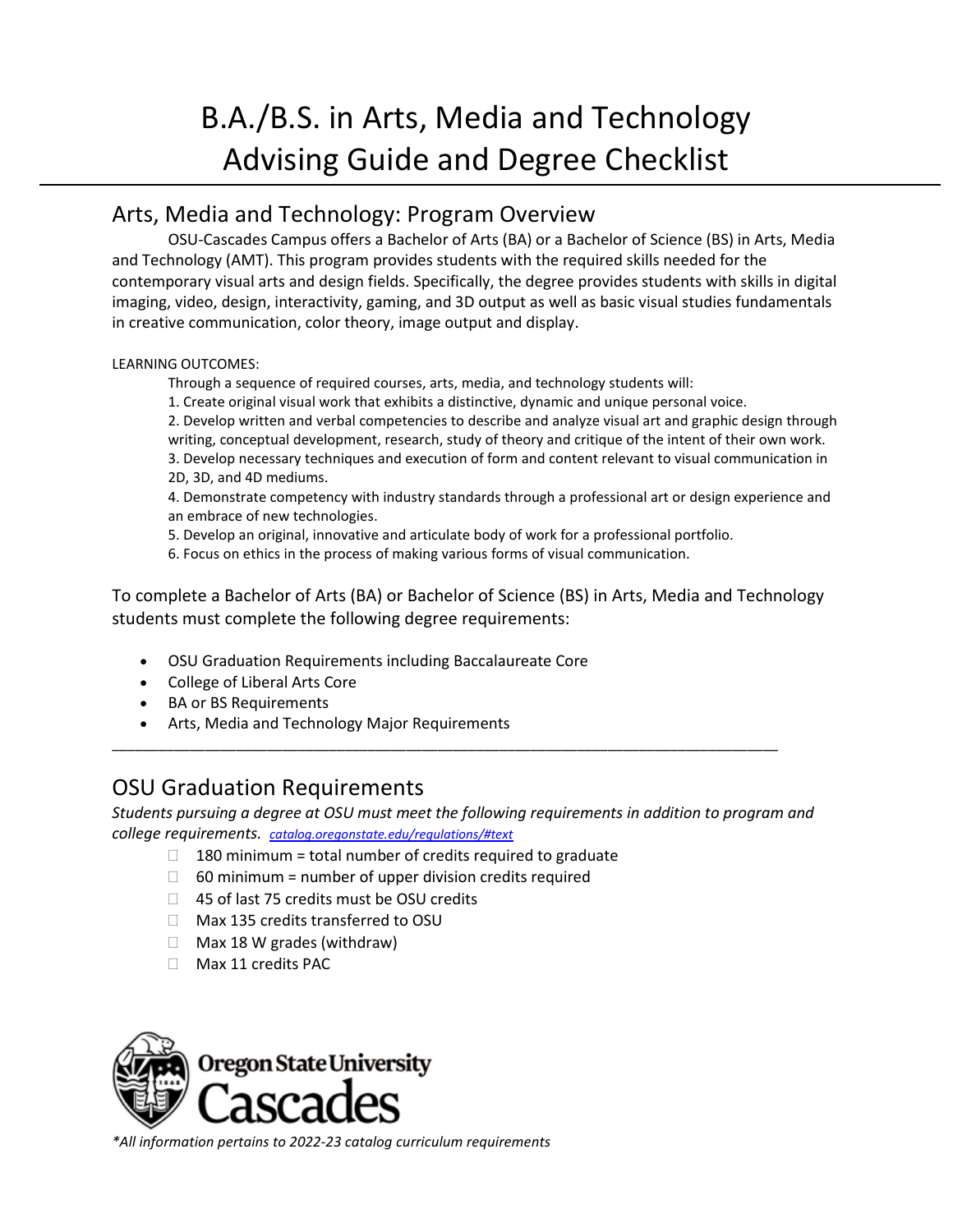## Baccalaureate Core Requirements (Bacc Core)

Complete all Bacc Core using the OSU-Cascades Bacc Core course guide. Students who have an AAOT have all Skills and Perspectives completed.

Courses can double count in Bacc Core, CLA Core or Major but cannot be applied to all 3 areas*.*

| Requirement                                   | Course                                                        | Term/Grade |
|-----------------------------------------------|---------------------------------------------------------------|------------|
| <b>Skills</b>                                 |                                                               |            |
| Writing I(4cr)                                |                                                               |            |
| Writing II (3cr)                              |                                                               |            |
| Speech (3cr)                                  |                                                               |            |
| Fitness Lecture (2cr)                         |                                                               |            |
| Fitness PAC (1 cr)                            |                                                               |            |
| $(3-4cr)$<br>Math                             |                                                               |            |
| Perspectives                                  | **No more than two courses from any one                       |            |
|                                               | department**                                                  |            |
| Bio Science (4-5cr)                           |                                                               |            |
| Physical Science (4-5cr)                      |                                                               |            |
| 1 additional Bio or Phys. Sci. (4-5cr)        |                                                               |            |
| Cultural Diversity (3-4cr)                    |                                                               |            |
| Literature & Arts (3-4cr)                     | ART 101 in major completes                                    | x          |
| Social Process & Inst. (3-4cr)                | NMC 101 in major completes                                    | x          |
| Western Culture (3-4cr)                       |                                                               |            |
| Difference Power & Discrimination-DPD (3-4cr) |                                                               |            |
| Synthesis                                     | ** Synthesis course must be from 2 different<br>departments** |            |
| Contemporary Global Issues- CGI (3-4 cr)      |                                                               |            |
| Science Tech and Society- STS (3-4cr)         | Completed by ART 367 in major                                 | Χ          |

### College of Liberal Arts Core (CLA Core)

Courses can double count in Bacc Core, CLA Core or Major, but cannot be applied to all 3 areas.

| <b>CLA Core Requirement</b>        | Course options                          | Course/Grade |
|------------------------------------|-----------------------------------------|--------------|
| Fine Arts (3-4 cr)                 | Completed with ART 115                  |              |
| Humanities (3-4 cr)                | ART History, ENG course, HST, or PS 206 |              |
| Non-Western Culture (3-4 cr)       | ANTH 315, ART 208, ENG 212, ENG 360     |              |
| Social Science (3-4 cr)            | ANTH, PSY, PS, SOC class                |              |
| Additional CLA Core course (3-4cr) | Completed with ART 117                  |              |

#### BA or BS Requirements (Select one)

Courses used to satisfy the B.S. cannot double count to satisfy baccalaureate core requirements.

| <b>B.A. Requirements</b>                                                                                                                                               | <b>Notes</b>                                 | Course/Grade |
|------------------------------------------------------------------------------------------------------------------------------------------------------------------------|----------------------------------------------|--------------|
| Language - Second year proficiency, college level with C- grade or<br>better.                                                                                          |                                              |              |
| <b>B.S. Requirements</b>                                                                                                                                               |                                              |              |
| Any computer science course approved by the student's advisor                                                                                                          | CS 391, CS 101 online                        |              |
| Any course from the College of Science except math or statistics (3-4<br>credits)                                                                                      | sample: BB 332, GEOG 340, MB<br>330, GEO 309 |              |
| Two math or statistics courses (6-8 credits):<br>any course at the 200-level or above or above taught by MTH or ST.<br>NO double counting with Bacc Core: Math allowed |                                              |              |